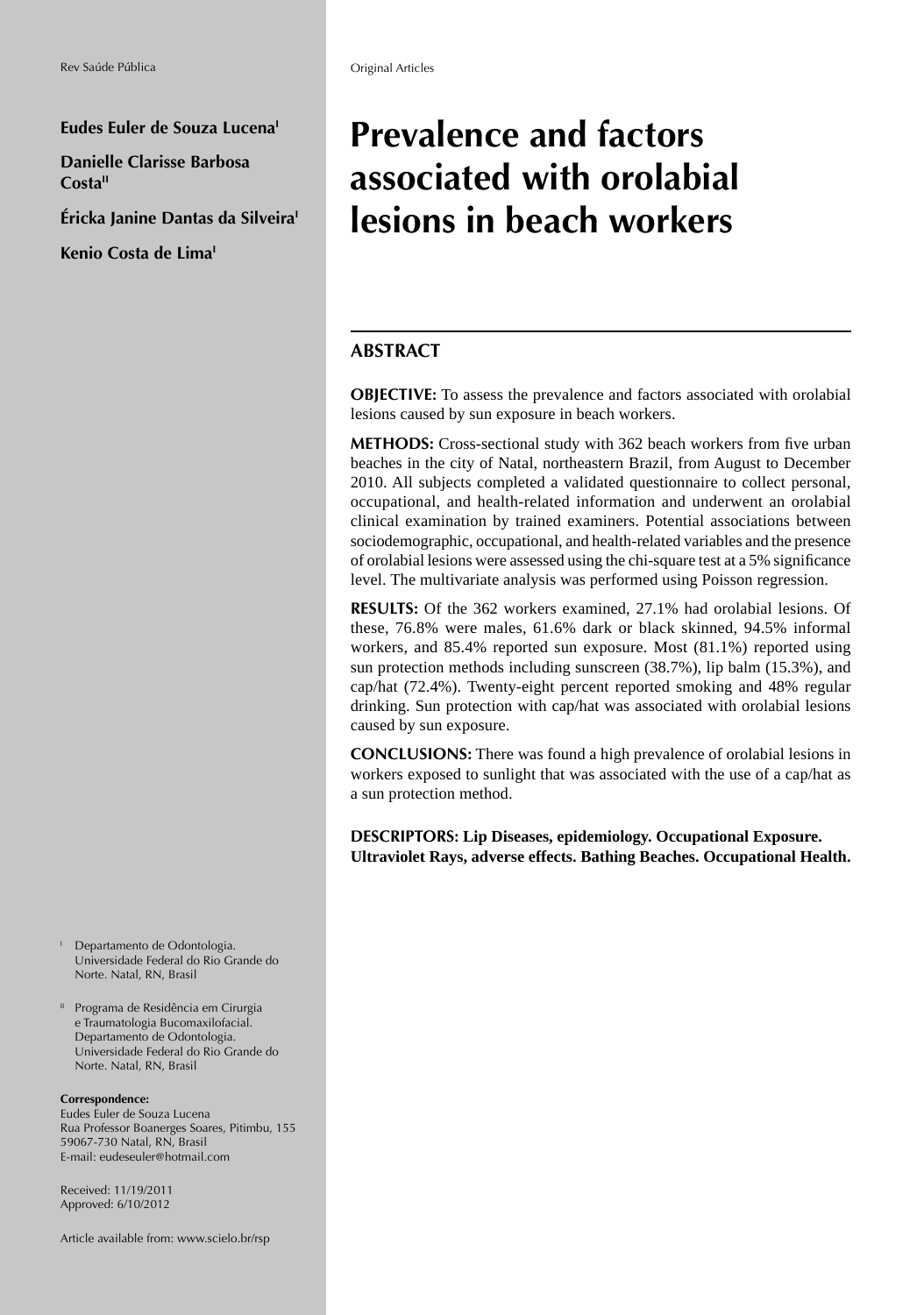#### **INTRODUCTION**

Occupational exposure to the sun has been related to some types of skin and lip diseases.<sup>1,9,20</sup> Repeated and prolonged exposure to the sun over decades can result in changes in the skin and the development of potentially malignant lesions.21,a,b

Even with the huge volume of data and studies on lesions to the mucous membrane of the lip due to sun exposure, the pathogenesis of this disease is still not clear. There is a consensus that it's development is not a simple process. The natural history of this disease is the result of various intrinsic and extrinsic risk factors to human beings, which act independently, antagonistically or in synergy to produce, or not, alterations in the skin. Potentially malignant lesions may develop into invasive cancers as the result of long, repeated and intermittent exposure to these risk factors.

Workers of various occupational groups are more susceptible to photodamage. Those who work in the open air can receive doses of UV radiation six to eight times greater than those who work indoors. $12$  consequently, they are more subject to the appearance of lesions on their skin and lips. "Outdoor workers" are associated with greater risk of being affected by squamous cell carcinoma and possibly other forms of skin cancer.6,7,10,14,19 This epidemiological knowledge is not sufficiently exploited as a base for occupational health preventative programmes in the workplace.<sup>12</sup>

The need to understand and analyse factors related to developing the disease requires to knowledge of the socio-economic, environmental and political conditions which determine the health-disease process of a given community. Instead of considering only etiological factors and risks, which are restricted to biological aspects of an individual character, studies should focus on the determining characteristics of the groups.13

This study aims to analyse the prevalence of lip sores due to sun exposure in beach workers and the associated factors.

### **METHODS**

This was a transversal study with 362 beach workers from five urban beaches in the municipality of Natal, RN, Northeast Brazil, which took place between August and December 2010. The workers responded to a previously validated questionnaire with information about their personal details, their occupation and their health.

The validation process was comprised of three stages: validation of content based on the literature; bibliographical research regarding the presentation of the variables in the research; questionnaire sent to stomatologists, dermatologists and epidemiologists who analysed whether the questions were consistent with the objectives of the study. If there were inconsistencies, they were able to make recommendations or suggest alterations. The instrument was culturally adapted to the universe of the study. In the two weeks before the research took place, as part of the validation process, beach workers were questioned as to their understanding of the questionnaire.

The workers underwent clinical exams of the upper and lower lip in a clockwise direction, carried out by trained researchers. Cameras were used to magnify images in order to improve the visibility of the lips and confirm diagnosis. The clinical exam considered: dryness, atrophy, scaly lesions, lip swelling, erythema, ulceration, blurred demarcation between the lip and the surrounding skin, marked creases around the lips, white marks, scabs, stained or pale areas.

Professors from the Department of Dentistry and Dermatology of the Universidade Federal do Rio Grande do Norte were enlisted to train the field workers in order to ensure uniform and consistent interpretation of the standard criteria for collecting data. These instructors gave workshops to train the examiners. The result of the training process, measured by the kappa coefficient, varied between 0.68 and 1.00. Eight students from the dentistry course were responsible for diagnosing lip lesions.

The sample was made up of adults of both sexes who were directly and indirectly exposed to the sun. A pilot study was carried out, due to lack of quantitative estimates of the number of people who worked on the beaches. Two researchers went to the data collection locations on two weekends and observed 1,200 individuals working in the areas involved in the study. A sample of 120 people (10% of the universe) was selected for the pilot study. The sample came to be 355 individuals based on the prevalence of lip lesions  $(36.6%)$  verified in the pilot study, considering a margin of error of 15% and a 20% no-response rate.

The independent variables analysed were: sex, age, income (in R\$), level of education, type of work, weekly frequency of exposure to the sun, time exposed to the sun daily, accumulated time exposed to the sun and measures taken to protect themselves from the sun on an occupational level.

a Ministério da Saúde (BR), Instituto Nacional do Câncer. Estimativas da incidência e mortalidade por câncer no Brasil para 2010. Rio de Janeiro: INCA; 2009.

b Sociedade Brasileira de Dermatologia. Campanha Nacional de Prevenção contra o Câncer de Pele [cited 2011 feb]. Available from: http://sbd.tempsite.ws/capele/gestao/relatorios.asp?campanha=1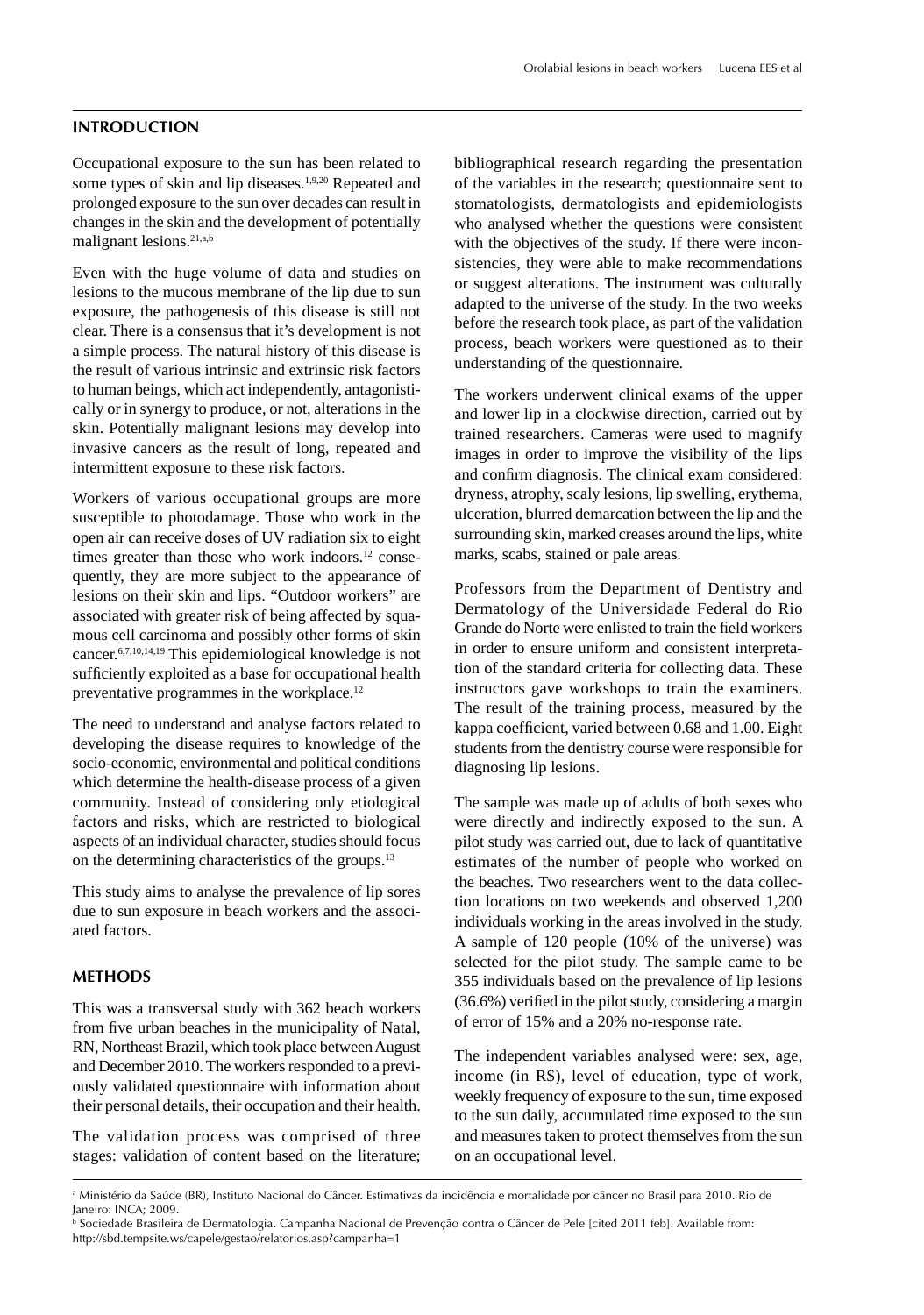Data was collected on health, habits (alcohol and tobacco consumption) and skin type according to the classification by Fitzpatrick.<sup>11</sup> The dependent variable of the study was the presence of skin lesions.

The data collected was inputted into STATA 10.0 software. We carried out descriptive analysis on all the data relative to the dependent and independent variables, Chi-squared statistical tests and calculated prevalence ratios and the respective confidence intervals. The multiple analysis was carried out using robust Poisson regression for the parameter of the hybrid method to estimate the prevalence ratios for lip lesions adjusted for sex, age, type of work, measures taken to protect from the sun, using lip balm with SPF, using a hat/cap, skin type and tobacco and alcohol consumption. A level of significance of 5% was adopted for all of the tests.

The participants all signed consent forms. This research was approved by the Ethical Research Committee of the Universidade Federal do Rio Grande do Norte (Protocol nº 122/09).

#### **RESULTS**

The majority of the workers were male (72.6%), approximately 40 years old, with an average monthly income of \$ 510.00 (US\$ 245.19) and had on average spent six years in the education system. They had been working outdoors, directly exposed to the sun for six hours a day, five days a week for eight years (Table 1).

Among those individuals diagnosed with lip lesions, the majority (76.8%) were men and were older than the mean age of the sample. Those with lip lesions had low levels of education and an average income similar to that of the sample; 85.4% worked in direct exposure to the sun; 94.5% were casual workers and had accumulated and daily times exposed to the sun similar to the total study population (Table 2).

The greater part of the workers reported using solar protection, but we observed that 61.3% and 84.7% respectively did not use sun cream or lip balm with SPF. Approximately a quarter of the sample smoked and 40.1% consumed alcoholic beverages.

| <b>Table 1.</b> Description of the sample according to sociodemographic and occupational variables. Natal, Northeast Brazil, 2010. |              |       |       |        |                |          |          |
|------------------------------------------------------------------------------------------------------------------------------------|--------------|-------|-------|--------|----------------|----------|----------|
| Variable                                                                                                                           | $\mathsf{n}$ | Mean  | sd    | Median | $O$ 25-75      | Min      | Max      |
| Sociodemographic                                                                                                                   |              |       |       |        |                |          |          |
| Age                                                                                                                                | 355          | 37.8  | 11.9  | 37.00  | 27.00-45.00    | 18.00    | 68.00    |
| Years in the education system                                                                                                      | 355          | 6.5   | 4.0   | 6.00   | $4.00 - 10.00$ | $\Omega$ | 17.00    |
| Income in R\$                                                                                                                      | 337          | 686.0 | 477.9 | 510.00 | 400.00-800.00  | 50.00    | 4.200.00 |
| Occupational                                                                                                                       |              |       |       |        |                |          |          |
| Initial time                                                                                                                       | 361          | 8.6   | 1.4   | 9.00   | 8.00-10.00     | 5.00     | 13.00    |
| Final time                                                                                                                         | 361          | 15.8  | 2.0   | 16.00  | 14.00-17.00    | 8.00     | 24.00    |
| Daily exposure time in hours                                                                                                       | 361          | 5.9   | 1.2   | 6.00   | $7.00 - 6.00$  | $\Omega$ | 7.00     |
| Weekly exposure to the sun in days                                                                                                 | 361          | 4.7   | 2.2   | 5.00   | 2.50-7.00      | 1.00     | 7.00     |
| Exposure in years                                                                                                                  | 361          | 10.1  | 9.7   | 8.00   | 3.00-15.00     | 0.08     | 60.00    |
|                                                                                                                                    |              |       |       |        |                |          |          |

**Table 2.** Description of the population diagnosed with some kind of lip lesion according to sociodemographic and occupational variables. Natal, Northeast Brazil, 2010.

Exposure in months 361 121.3 115.6 96.00 36.00-180.00 1.00 720.00

| Variable                           | n   | Mean          | sd    | Median | O 25-75       | Min      | Max      |  |
|------------------------------------|-----|---------------|-------|--------|---------------|----------|----------|--|
| Sociodemographic                   |     |               |       |        |               |          |          |  |
| Age                                | 162 | 39.1          | 11.5  | 39.00  | 30.00-47.00   | 18.00    | 65.00    |  |
| Years in the education system      | 160 | 6.1(4.9)      | 4.9   | 5.00   | 3.00-10.00    | $\theta$ | 16.00    |  |
| Income in R\$                      | 151 | 674.2 (436.8) | 436.8 | 510.00 | 400.00-800.00 | 50.00    | 2,500.00 |  |
| Occupational                       |     |               |       |        |               |          |          |  |
| Initial time                       | 164 | 8.5(1.5)      | 1.5   | 9.00   | 7.00-10.00    | 5.00     | 13.00    |  |
| Final time                         | 164 | 15.9(2.2)     | 2.2   | 16.00  | 14.00-17.00   | 8.00     | 24.00    |  |
| Daily exposure time in hours       | 164 | 5.8(1.3)      | 1.3   | 6.00   | 5.00-7.00     | $\theta$ | 7.00     |  |
| Weekly exposure to the sun in days | 164 | 4.9(2.2)      | 2.2   | 6.00   | 3.00-7.00     | 1.00     | 7.00     |  |
| Exposure in years                  | 163 | 11.1(10.7)    | 10.7  | 8.00   | 3.00-16.00    | 0.08     | 53.00    |  |
| Exposure in months                 | 163 | 133.4 (127.8) | 127.8 | 96.00  | 36.00-192.00  | 1.00     | 636.00   |  |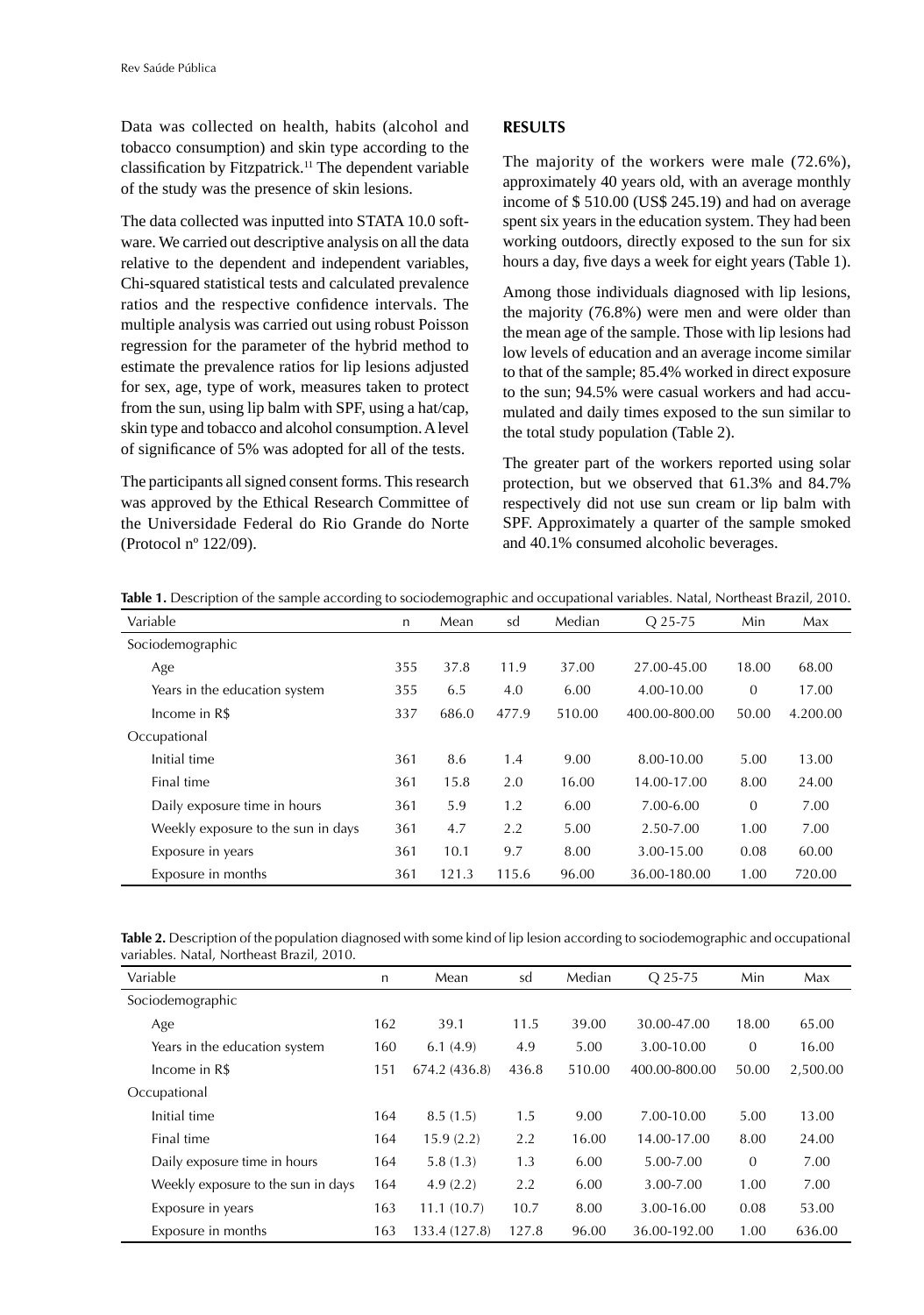| Presence of lip lesions       |     |      |                  |       |                    |              |                   |       |             |
|-------------------------------|-----|------|------------------|-------|--------------------|--------------|-------------------|-------|-------------|
| Variable                      | n   | $\%$ | Chi <sup>2</sup> | p     | $RP_{\text{nadi}}$ | 95%Cl        | $RP_{\text{adj}}$ | p     | 95%Cl       |
| Sex                           |     |      |                  |       |                    |              |                   |       |             |
| Male                          | 126 | 47.9 |                  |       |                    |              |                   |       |             |
| Female                        | 38  | 38.4 | 2.263            | 0.132 | 1.248              | 0.944;1.651  | 1.231             | 0.189 | 0.903;1.680 |
| Age (years)                   |     |      |                  |       |                    |              |                   |       |             |
| 37 or more                    | 86  | 50.6 |                  |       |                    |              |                   |       |             |
| Up to 37                      | 76  | 41.1 | 2.856            | 0.091 | 1.231              | 0.981;1.546  | 1.133             | 0.304 | 0.893;1.438 |
| Years in the education system |     |      |                  |       |                    |              |                   |       |             |
| Up to $6$                     | 90  | 47.4 |                  |       |                    |              |                   |       |             |
| 6 or more                     | 70  | 42.4 | 0.684            | 0.408 | 1.117              | 0.885;1.409  |                   |       |             |
| Income (R\$)                  |     |      |                  |       |                    |              |                   |       |             |
| Up to 510.00                  | 76  | 44.2 |                  |       |                    |              |                   |       |             |
| 510.00 or more                | 74  | 45.5 | 0.016            | 0.901 | 0.972              | 0.767;1.232  |                   |       |             |
| Type of work                  |     |      |                  |       |                    |              |                   |       |             |
| Outdoor                       | 140 | 44.0 |                  |       |                    |              |                   |       |             |
| Indoor                        | 24  | 54.6 | 1.328            | 0.249 | 0.807              | 0.600;1.086  | 0.754             | 0.058 | 0.562;1.010 |
| Daily exposure (hours)        |     |      |                  |       |                    |              |                   |       |             |
| 6 or more                     | 72  | 46.8 |                  |       |                    |              |                   |       |             |
| Up to $6$                     | 92  | 44.4 | 0.108            | 0.742 | 1.052              | 0.838;1.320  |                   |       |             |
| Weekly exposure (days)        |     |      |                  |       |                    |              |                   |       |             |
| 5 or more                     | 86  | 48.0 |                  |       |                    |              |                   |       |             |
| Up to $5$                     | 78  | 42.9 | 0.782            | 0.377 | 1.121              | 0.894;1.406  |                   |       |             |
| Accumulated exposure (years)  |     |      |                  |       |                    |              |                   |       |             |
| 8 or more                     | 79  | 48.8 |                  |       |                    |              |                   |       |             |
| $Up$ to $8$                   | 84  | 42.2 | 1.296            | 0.255 | 1.155              | 0.921;1.449  |                   |       |             |
| Protection from the sun       |     |      |                  |       |                    |              |                   |       |             |
| No                            | 31  | 43.1 |                  |       |                    |              |                   |       |             |
| Yes                           | 133 | 45.9 | 0.088            | 0.767 | 0.939              | 0.700;1.259  | 1.442             | 0.165 | 0.860;2.417 |
| Use of sunscreen              |     |      |                  |       |                    |              |                   |       |             |
| No                            | 100 | 47.4 |                  |       |                    |              |                   |       |             |
| Yes                           | 63  | 42.0 | 0.824            | 0.364 | 1.128              | 0.891;1.428  |                   |       |             |
| Use of lip balm with SPF      |     |      |                  |       |                    |              |                   |       |             |
| No                            | 138 | 44.7 |                  |       |                    |              |                   |       |             |
| Yes                           | 25  | 48.1 | 0.095            | 0.758 | 0.929              | 0.682; 1.265 | 0.935             | 0.674 | 0.685;1.278 |
| Use of cap/hat                |     |      |                  |       |                    |              |                   |       |             |
| No                            | 45  | 36.9 |                  |       |                    |              |                   |       |             |
| Yes                           | 118 | 49.4 | 4.594            | 0.032 | 0.747              | 0.573;0.974  | 0.615             | 0.042 | 0.385;0.983 |
| Skin type                     |     |      |                  |       |                    |              |                   |       |             |
| Light                         | 61  | 53.0 |                  |       |                    |              |                   |       |             |
| Dark/black                    | 101 | 41.6 | 3.702            | 0.054 | 1.276              | 1.016;1.602  | 1.242             | 0.066 | 0.986;1.564 |
| Any Habits                    |     |      |                  |       |                    |              |                   |       |             |
| Yes                           | 94  | 51.4 |                  |       |                    |              |                   |       |             |
|                               |     |      | 5.005            | 0.025 | 1.314              | 1.043;1.655  | 1.096             | 0.669 | 0.720;1.667 |
| No                            | 70  | 39.1 |                  |       |                    |              |                   |       |             |

**Table 3.** Frequency, Chi-squared test, p, prevalence ratio and respective confidence intervals of the presence of lip lesions associated with sociodemographic and occupational variables and general health. Natal, Northeast Brazil, 2010.

Continue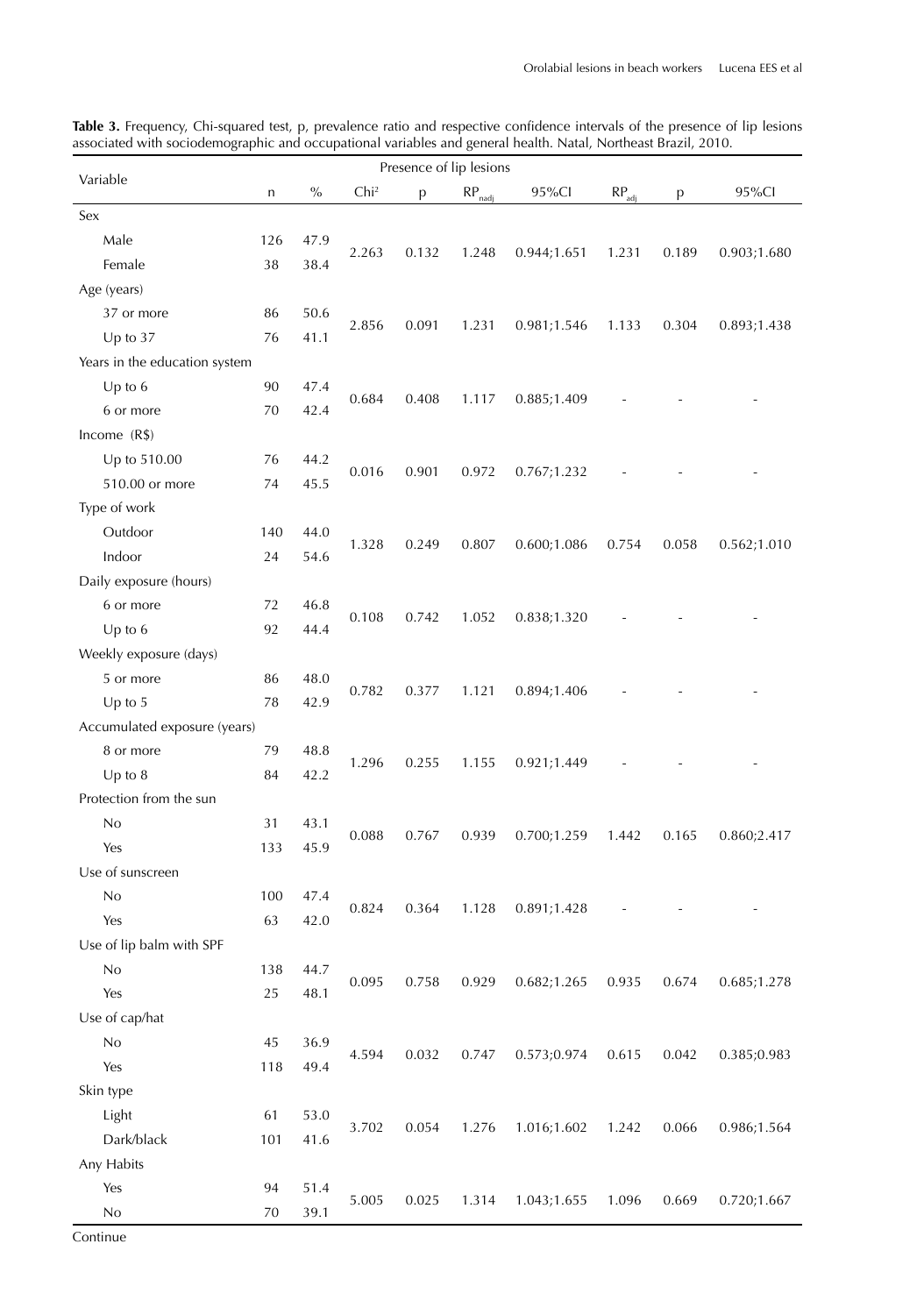|          |     |      | Presence of lip lesions |       |             |             |                   |       |             |
|----------|-----|------|-------------------------|-------|-------------|-------------|-------------------|-------|-------------|
| Variable | n   | $\%$ | Chi <sup>2</sup>        | p     | RP.<br>nadi | 95%Cl       | $RP_{\text{adj}}$ | р     | 95%Cl       |
| Alcohol  |     |      |                         |       |             |             |                   |       |             |
| Yes      | 78  | 53.8 |                         | 0.011 | 1.357       | 1.086;1.696 | 1.238             | 0.302 | 0.825;1.858 |
| No       | 86  | 39.6 | 6.475                   |       |             |             |                   |       |             |
| Smoking  |     |      |                         |       |             |             |                   |       |             |
| Yes      | 45  | 50.0 |                         |       |             |             |                   |       |             |
| No.      | 119 | 43.8 | 0.829                   | 0.363 | 1.143       | 0.893;1.463 | ٠                 |       |             |

**Table 3.** Continuation

412 lesions were diagnosed. The majority of the individuals were dark or black-skinned and approximately a quarter were affected by lip lesions (upper and lower lip). Actinic cheilitis (AC) and Ephelides were the most prevalent type of lip lesion; erythroplasia and lip carcinoma were the least common (Figure).

The majority of the workers who smoked or consumed alcohol and had white skin were diagnosed with some kind of lip lesion. Those who consumed alcoholic beverages once or more in the preceding 30 days had 35% more lesions when compared to those who never drank alcohol. The use of a hat/cap as means of protection from the sun was linked to the presence of lip lesions in the workers irrespective of sex, age, type of work, use of sunscreen, use of lip balm with SPF, skin type and tobacco and alcohol consumption. Workers who reported using them had 39% more lesions compared to those who never used a hat/cap (Table 3).

#### **DISCUSSION**

Approximately a quarter of the workers were affected by lip lesions, which concords with their work history according to exposure to the sun and possibly inadequate means of solar protection. Camposi and Margiotta (2001)<sup>5</sup> diagnosed potentially malignant lesions in 118 inhabitants of a Mediterranean island and observed AC in 4.2% of individuals. Greater prevalence was observed in a study by Silva et al  $(2006)$ ,<sup>17</sup> which



**Figure.** Relative frequency of lip lesions diagnosed in beach workers. Natal, Northeast Brazil, 2010.

examined 111 fishermen from fishing communities in Florianópolis, SC, and diagnosed 43.2% with cases of AC. The inclusion criteria for the sample, as well as occupations related to local conditions, may explain different incidences. Zanetti et al<sup>22</sup> (2009) reported prevalence of AC approximate to that of this study (15.7%) diagnosing AC in 18.1% of the 420 individuals examined during a Public Health Campaign in the city of Campinas, SP, in 2005.

The majority of the workers who made use of some kind of protection from UV radiation showed similar incidence of lesions to those individuals who did not take any measures to protect themselves, with the exception of workers who used hats/caps. The way in which these measures were adopted is important in understanding the appearance of lesions.

El Sayed et al observed that the prevalence of sunburn was greater among young people using sunscreen, a fact that has also been found in other studies. The majority of individuals diagnosed with lesions were using sunscreen at the time the research was carried out, suggesting inadequate use as suggested by El Sayed et al: "either the individuals feel they are protected and so stay in the sun longer, or they do not use the product with the recommended frequency".<sup>5,9</sup>

The "sunscreen paradox" is an effect which has been observed in individuals exposed to the sun. McCarthy et al15 showed that bathers using higher SPF factor sunscreens were more frequently burned when compared with those who used a lower factor or no sunscreen. In a study on the use of sunscreen in children and its correlation with the development of nevi, Autler et al<sup>2</sup> concluded that increased number of nevi was related to increased sun exposure and to the use of sunscreen. For higher levels of exposure, the count of nevi in children who always used sunscreen was twice as high compared to that in children who never wore it.

Inadequate protection occurs if the factor is low compared to the length and intensity of sun exposure, if the quantity is insufficient and if it is not applied before sun exposure. Use of sunscreen differs widely from recommendations, as has been demonstrated in various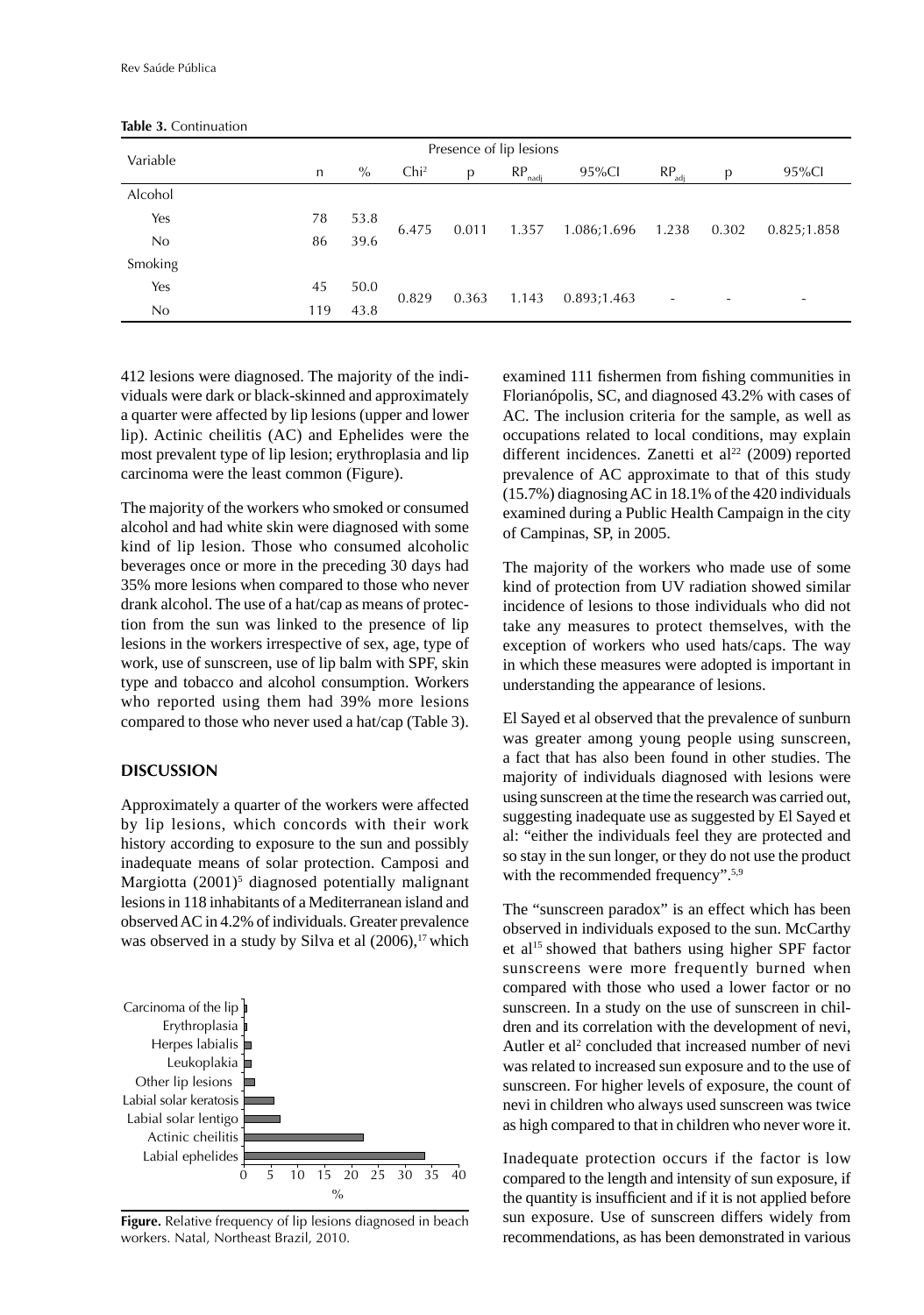studies.<sup>8,3,4,18</sup> The ideal sunscreen to avoid burning, ageing and skin cancer should meet certain criteria relating to the technology with which it is produced, product performance evaluations, norms and standards of use and, above all, the individual concerned applying it correctly, evenly and repeatedly.16

The same rationale is applicable to the subjects of this study as regards using a hat/cap. In addition to these accessories not being made of fabric proven to be photo resistant, the lip area is often not totally covered by the shadow of the hat/cap and remain exposed to the dangerous effects of UV radiation.

To conclude, a high prevalence of lip lesions was found. Workers who reported using a hat/cap were those most affected by lesions either as they thought they were protected or for spending more time in the sun.

This study made use of some self-reported information, which may have generated some doubt about the results. The importance and the validity of this information

cannot be disregarded, even though its limitations are known. The time variables relating to occupation, as well as those which deal with photoprotection measures and habits, are part of this context.

Individual analysis of the lesions studied may more clearly demonstrate correlations with the variables involved in this study. The development and progression of these lesions is still unclear. Intermittent or continuous solar exposure may have different effects on the origin of these pathologies.

The objective of this study was to contribute to a deeper understanding, for health professionals, the scientific community and the health authorities, of the epidemiological aspects of lip lesions due to exposure to the sun. The harmful effects of UV radiation on health, particularly for those who are intensely and continually exposed, have been demonstrated. It is essential to intensify educational and preventive measures and ensure appropriate preventive measures for this population.